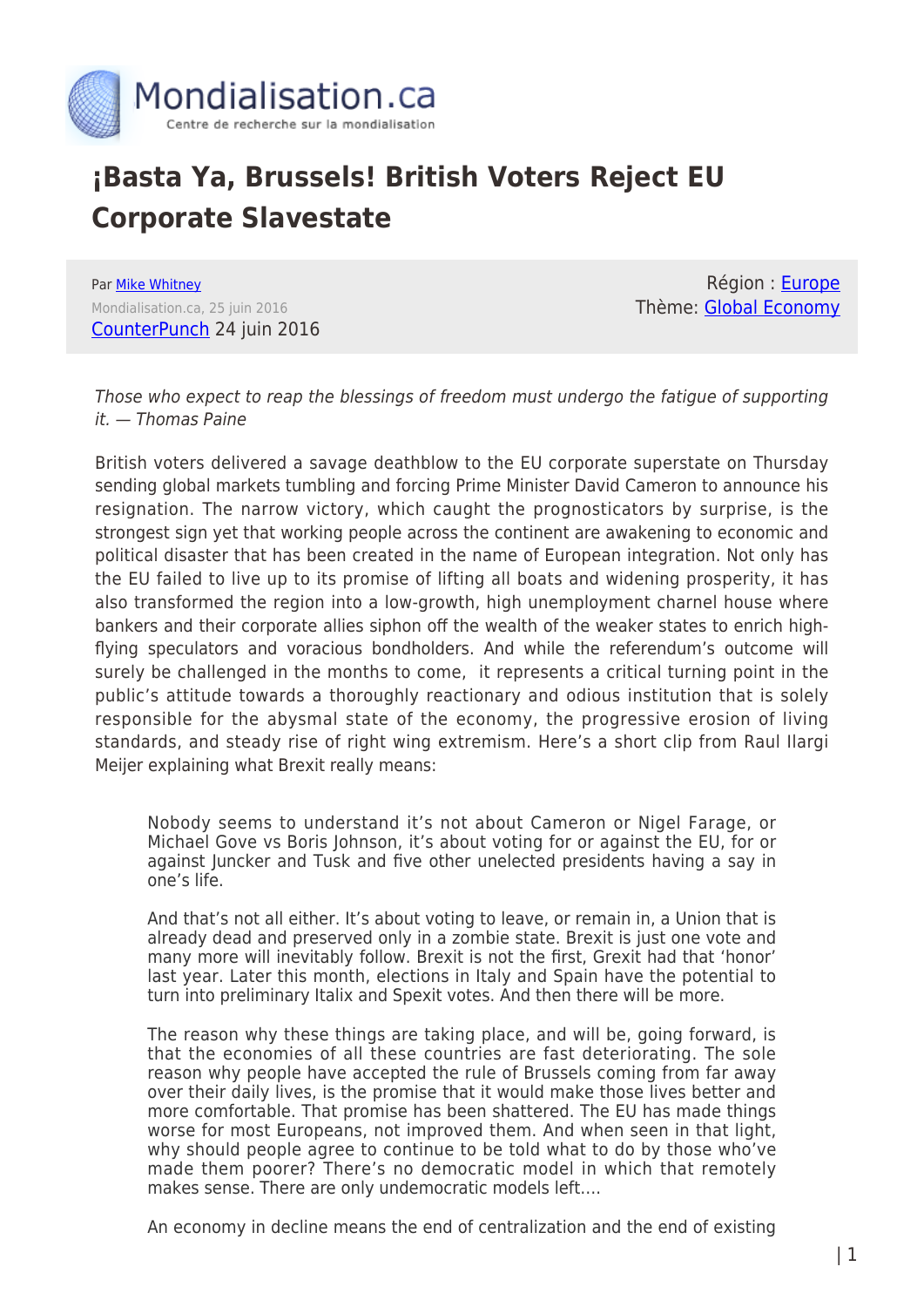political power structures. This is inevitable.[\("Murder, Lifeboats, an Iceberg and](http://www.theautomaticearth.com/2016/06/murder-lifeboats-an-iceberg-and-an-orchestra/) [an Orchestra"](http://www.theautomaticearth.com/2016/06/murder-lifeboats-an-iceberg-and-an-orchestra/), Automatic Earth)



The Brexit referendum represents a fundamental rejection of austerity for working people and subsidies (QE) for the markets. It is an indictment of the destructive policies that have thrust a broad swathe of southern Europe into a permanent depression while bankers in Paris and Berlin make out like bandits. Even now the loathsome European Central Bank continues to run up massive debts (ECB-QE is \$80 billion per month) just to line the pockets of corporate CEOs who offload their toxic bonds with the clear intention of using the money to buyback their own shares further enriching themselves and their swinish shareholders at the expense of ordinary investors. This Ponzi-rip off is what passes as economic policy in the EU. Brexit threatens put an end to this huckster's swindle. Here's a little more background from the World Socialist Web Site:

The EU is an instrument of the ruling classes of Europe for the imposition of brutal austerity measures—most directly on the workers of Greece, of Spain, Portugal and Ireland, but also on workers in the UK, France and Germany….Prime minister, Cameron, has even proclaimed an "Age of Austerity" as his government imposes cuts of £210 billion, (€263 billion), equivalent to over 10 percent of Britain's GDP, at the cost of the destruction of 20 percent of all public sector jobs, millions more in the private sector and the decimation of vital services.

The EU is second of all an instrument of military aggression. It is a vital ally of NATO in its escalating conflict with Russia and China as the US and European powers seek to control all of the world's markets and resources—including vital oil and gas riches commanded by the Putin regime in Moscow and the giant production platform manned by billions of super-exploited workers led by President Xi Jinping in Beijing. ("<u>[The Brexit referendum and the struggle for](http://www.wsws.org/en/articles/2016/06/22/mars-j22.html)</u> [socialism"](http://www.wsws.org/en/articles/2016/06/22/mars-j22.html), World Socialist Web Site)

Brexit is also a rejection of incoherent immigration policies whose objective is to accommodate the millions of victims of US war-making in the Middle East. EU leaders should make every effort, including economic sanctions, to stop Washington from arming and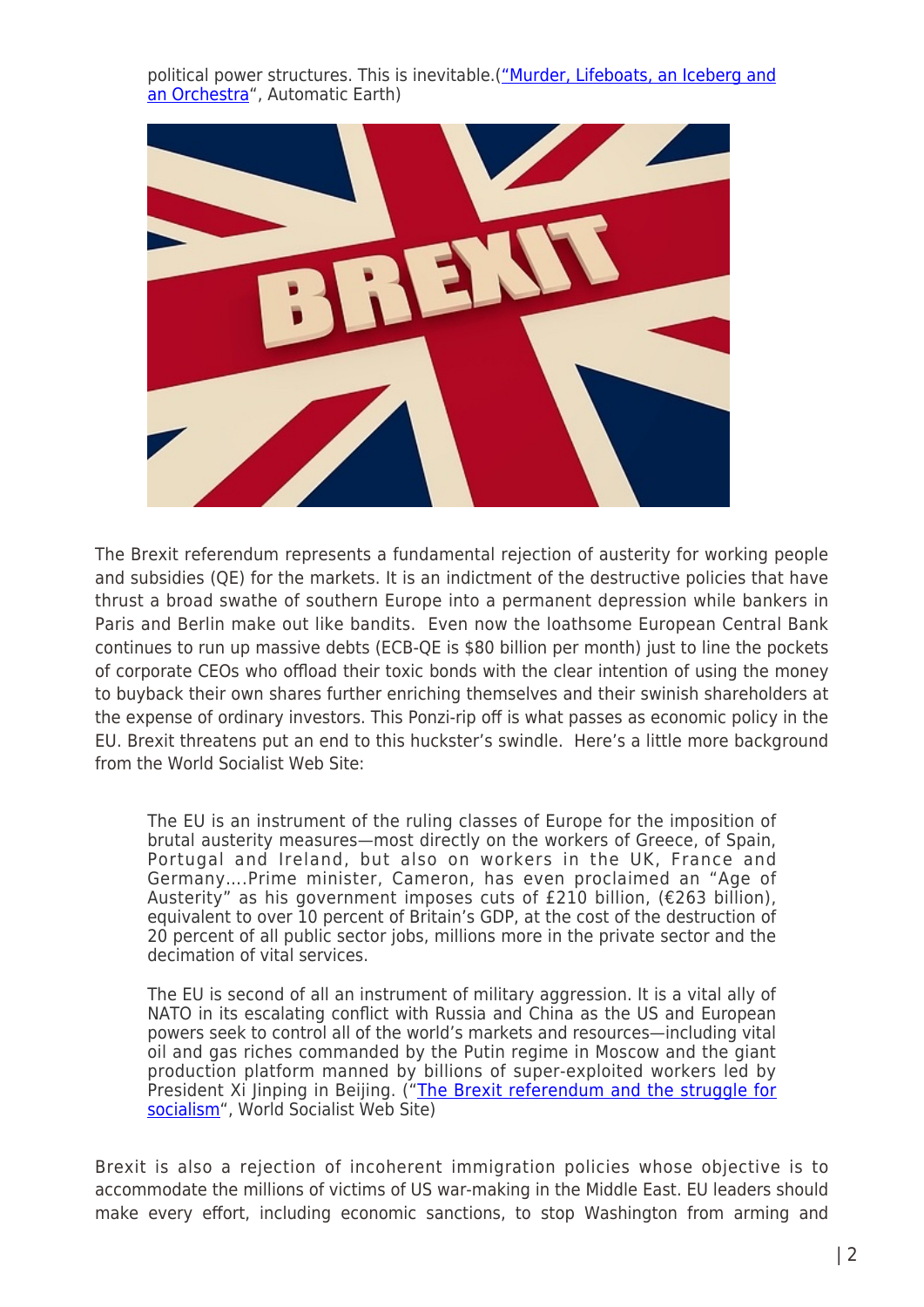training extremist proxies that are currently fighting in Syria and who have forced roughly 4 million refugees to flee to Europe for safety. Europe shouldn't be blamed for the blowback from America's bloodthirsty foreign policy. Even so, Brussel's unwillingness to stand up to Washington on this matter has allowed radical elements to emerge whose xenophobia is fueling widespread anti-immigrant hysteria. In the US, GOP hopeful, Donald Trump has capitalized off anti-immigrant sentiment making a wall along the Mexico border a central tenet of his platform.

Trump issued a statement shortly after the results of the EU referendum were announced. He said:

The people of the United Kingdom have exercised the sacred right of all free peoples. They have declared their independence from the European Union and have voted to reassert control over their own politics, borders and economy. A Trump administration pledges to strengthen our ties with a free and independent Britain, deepening our bonds in commerce, culture and mutual defense. The whole world is more peaceful and stable when our two countries – and our two peoples – are united together, as they will be under a Trump administration.
Come November, the American people will have the chance to re-declare their independence. Americans will have a chance to vote for trade, immigration and foreign policies that put our citizens first. They will have the chance to reject today's rule by the global elite, and to embrace real change that delivers a government of, by and for the people. I hope America is watching, it will soon be time to believe in America again.

Trump owes his popularity entirely to the mismanagement of the US economy which–like the EU–provides trillions for Wall Street while leaving Main Street to fend for itself. The widening of inequality is paralleled by the rise in political extremism which is hastening the dissolution of the EU superstate and the move towards war. And Britain is just the tip of the iceberg. According to a recent survey by the Pew Research Center, only 38 percent of people in France had a favorable view of the EU, down from 69 percent in 2004. (which is lower than the level of support in the UK). Similarly, only 47 percent of the Spanish population holds a favorable view of the EU, down from 80 percent in 2007.

The EU has shown that it is as incapable of reform as it is of accepting responsibility for perpetuating a financial crisis that began 7 years ago and persists to this very day. It has also demonstrated repeatedly that it will not hesitate to inflict as much economic pain as possible on its victims unless they comply with its counterproductive edicts. Worst of all, the strict rules of the EU make it impossible for state representatives to follow the will of their people or to act in a way that serves their own national interests. Any deviation from Brussel's neoliberal consensus is likely to end up before the European Court of Justice where the mega corporations have the upper hand. By leaving the EU, Britain will restore its sovereignty and strengthen its democracy. Ambrose Evans Pritchard summed it up like this:

Stripped of distractions, it comes down to an elemental choice: whether to restore the full self-government of this nation, or to continue living under a higher supranational regime, ruled by a European Council that we do not elect in any meaningful sense, and that the British people can never remove, even when it persists in error.

Hat's off to the British voters who had the guts to reject the EU corporate slavestate and